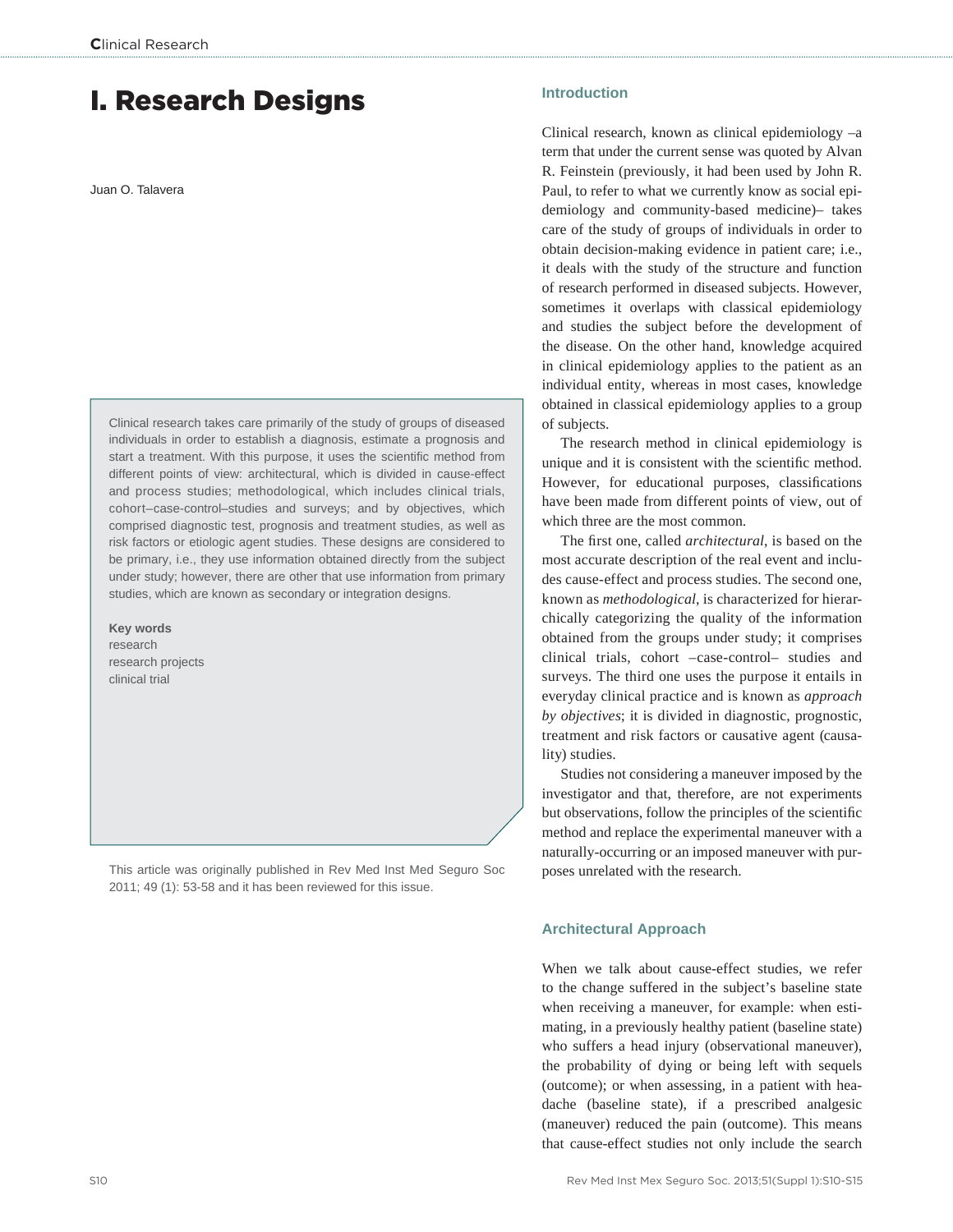for an etiologic agent or risk factor, but also for prognostic factors and even therapeutic actions. On the other hand, process studies assess the quality of procedures, either by comparing the procedure to be analyzed with a standard or with another execution of it; for example: to estimate the sensitivity and specificity of neck ultrasound (procedure under study) it is compared in patients with carotid obstruction (against carotid arteriography). In cases without gold standard, the study is compared with another execution of the same study assessing the same lesion by two radiologists in order to evaluate the coincidence beyond that expected by chance (Figures 1 and 2).

# **Methodological Approach**

Based on the quality of the obtained information, the methodological approach attempts to hierarchically categorize the different designs in a way that it allows for deciding which study on the same matter is more reliable by being less likely to have biases present and, therefore, in which the decisions related with patients should be based.

It is important to consider that designs in lower hierarchical levels carried out adequately can outperform others with higher levels but poorly structured; furthermore, studies at lower hierarchical levels may be sufficient to answer a research question; moreover, not rarely, these are the only ones that can be performed.

In the description of the designs it is necessary taking into account four basic characteristics and the measurement of the outcome occurrence.

# Basic Characteristics

1. Imposition or not of a maneuver with research purposes. A study is considered experimental if the maneuver was imposed by the investigator, and observational when such maneuver is natural (e.g., the presence of some disease) or imposed with purposes unrelated with the research (smoking, alcoholism, etc.).

- 2. Follow-up of the patient over time or not. A study is considered to be longitudinal when the patient is assessed in some of his/her characteristics of interest over time (more than once); in most cases, the change from baseline state to that of the result or outcome is referred, for example: follow-up of a group of physicians with no history of ischemic heart disease (baseline state) for five years and measurement of the onset of coronary heart disease during this period (outcome). The research is cross-sectional when the patient is assessed in a stationary manner (only on one occasion), for example: measurement of hypertension in a group of diabetic patients trying to find an association of lack of metabolic control with hypertension. While longitudinal studies allow for the assessment of different factors as sources of change from baseline to the subsequent state with certainty of the temporality of exposure to them, in transversal studies, often there is no certainty of a temporal relationship, even when associations are established between variables where which is the maneuver and which the outcome is artificially assumed.
- 3. Directionality in the collection of information. A study is prolective when the collection of information relates to the baseline state, as well as to the maneuver and the outcome. It is performed in real time with investigational purposes, i.e., simultaneously with the exposure to the maneuver and the occurrence of the outcome. It is retrolective when the information is obtained once the exposure to the maneuver and the outcome have occurred. It is possible for a study to be retro-prolective if at the moment at which the information is obtained the maneuver has already occurred, but not yet the



**Figure 1** A cause-effect study seeks to establish the association between the maneuver and the change in the subject's baseline state, which generates a result. Three components must be considered: the subject's **baseline state**, **the principal maneuver** and **the outcome or result**; according to the question, the comparative maneuver may be necessary or not.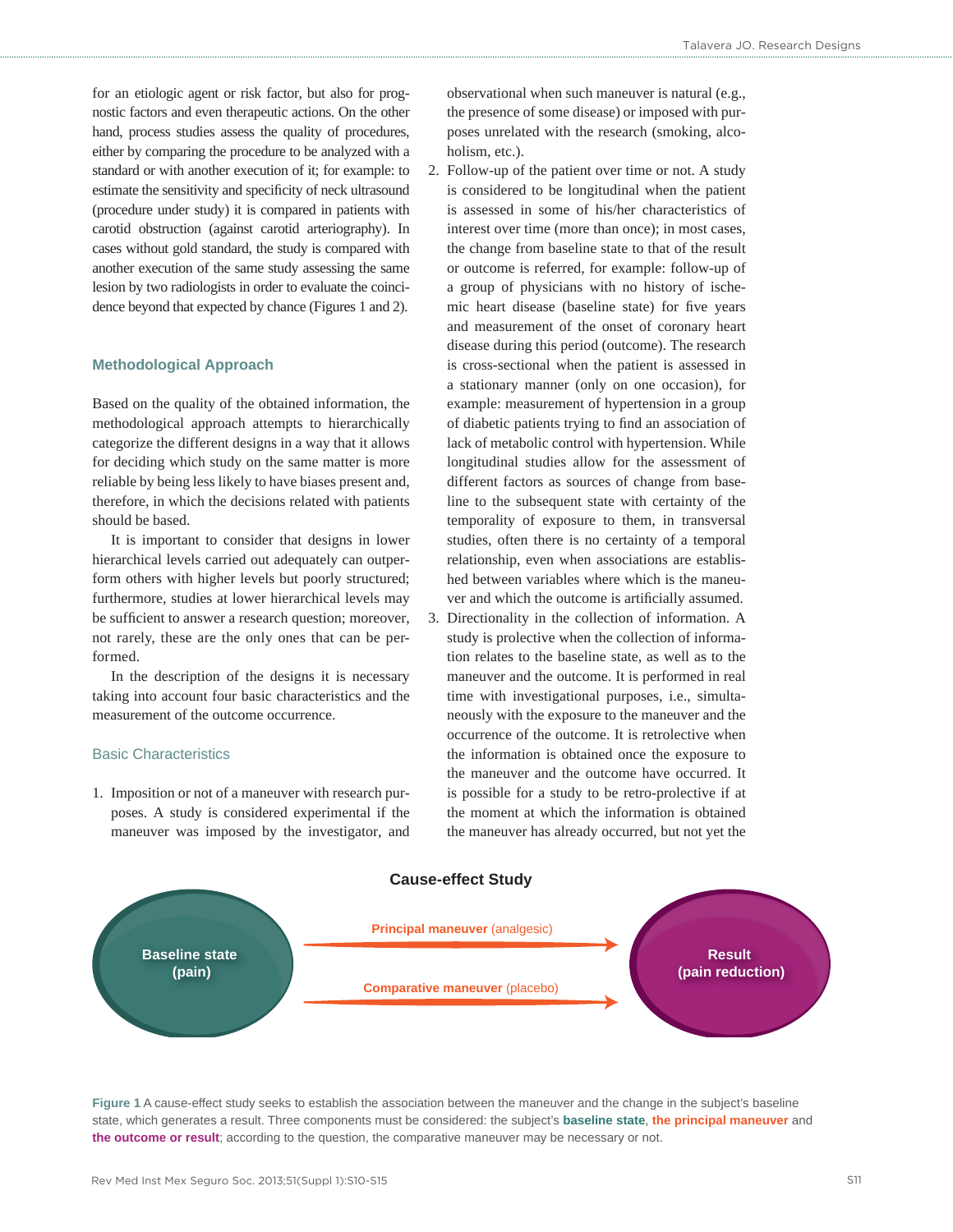

**Figure 2** Process studies try to assess the reliability of the procedure, for which input information (substrate) is required, as well as the execution of a procedure to be compared with the gold standard or with other execution of the procedure, which yields as a result output information.

> result, and therefore, its measurement is performed at the moment it occurs (Figure 3).

4. Search or not for an association between two variables. A study is descriptive when the purpose is to show the range of characteristics of the group under study. Frequently, the results of descriptive studies are used for comparative purposes; for example: when the prevalence of certain disease in a given population is compared with the prevalence of the same disease in a previously analyzed population. Conversely, a study is comparative when the association between the maneuver and the outcome or between a standard and the quality of a product or procedure (when it is a diagnostic study) is searched. An example of a comparative study is the search for association between obesity (natural maneuver) and insulin resistance (outcome), or when comparing an acute cholecystitis ultrasonographic diagnosis (procedure) with surgical findings (gold standard).

# Measurement of Outcome Occurrence

Measurement of the outcome frequency can be performed in two ways according to the methodological design:

- 1. *Incidence (cumulative incidence)* refers to the number of new cases occurring in a certain period and population; it is characteristic of studies with follow-up, i.e., of cohorts (either observational or experimental). It can have different names: when mortality is studied and not the occurrence of a disease, it is known as mortality rate.
- 2. *Prevalence* or number of existing cases at a given moment in a given population; it is typical of crosssectional studies, except for case-control studies.

The *case-control ratio* is not a way to measure the occurrence of the outcome but rather an artificiallycreated simple case-control relationship.

# Basic Designs

Hierarchical order, assigned by the quality of the obtained information, places the *clinical trial* at first place, since it allows for information to be obtained directly and with control over the maneuver and, consequently, with the least amount of errors. It is followed by the cohort study, then the case-control study and, finally, the survey.

The *clinical trial* is characterized for being a prolective and longitudinal study, where the application of the maneuver (experimental) to which the change in the baseline state wants to be attributed to (comparative) is planned; a clinical trial is experimental when it has a comparative group, with randomization to the maneuver and blinded assessment of the outcome. However, sometimes there is no comparative group available, and baseline state is the characteristic that has to be compared with the result (*before-and-after study*), or randomization of the maneuver or a blinded assessment of it are impossible to perform, which defines the clinical trial as being *quasi-experimental*. The clinical trial can be defined as an experimental cohort, since it has all the characteristics of a cohort with allocation of the maneuver. Being a longitudinal study, it allows for the incidence to be estimated as a measure of occurrence of the disease.

The *cohort* is the ideal design among observational studies. It is characterized for having a group of subjects selected according to common characteristics at a given moment and that are followed over time in some of their characteristics (*longitudinal*), where the collection of information (*prolective*, *retrolective*  or *retro-prolective*) may or may not coincide with the occurrence of the maneuver or the result, and in which the association between the maneuver and the result is always sought (*comparative*). Even when the design may be retrolective, a situation in which it is termed historical cohort, the direction goes from the cause (maneuver) to the effect (result). For example, a prognostic study can be conducted to find out which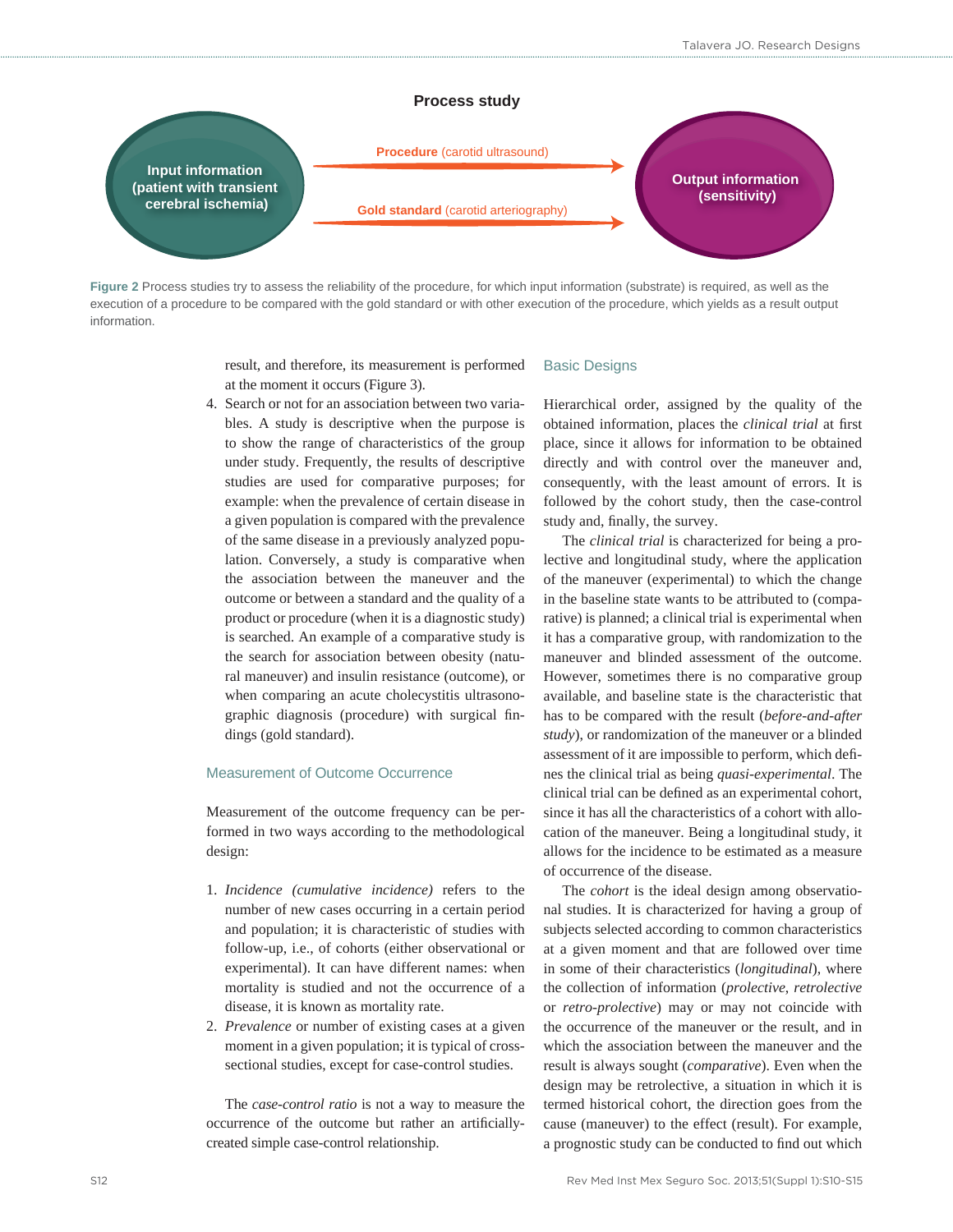# **Baseline state Result Maneuver a b**

# **Directionality in the collection of information**

**Figure 3** When the capture of information starts at baseline state before the maneuver and the result, the study is considered to be prolective (a); when the capture is carried out once the maneuver and the result have occurred, it is considered to be retrolective (b); and when the capture is performed once the maneuver has occurred but before the result, it is a retro-prolective study (c).

stroke patients will die within the first few days after the event, for which the information on the charts of all patients admitted to the hospital during the year preceding the study is reviewed; since the maneuver (characteristics present within the first hours of the stroke, known as prognostic indicators) and the result or outcome have already occurred (death within the first seven days of the event), it is a retrolective study; however, the analysis and capture of data should be done with all patients, starting with clinical manifestations present at admission and then measuring the outcome. Unlike case-control studies, which may cover these same characteristics, the cohort provides information of all the patients that suffered the stroke during the year and, therefore, the incidence of the outcome is available, whereas in case-control studies, the whole population is not available but rather an artificial rate of case-controls is used, as outlined below.

Conversely to the aforementioned designs, the case-control design is characterized for going from the effect to the cause. It starts with a group of subjects with the outcome of interest (*result*), which corresponds to the cases, and a witness group that did not suffer the outcome (*controls*) is selected; afterwards, the association between the maneuver and the outcome (*comparative*) is searched. Therefore, it is a *retrolec-*

*tive* and *observational* study. There is controversy regarding the follow-up of variables or not, with some authors considering this to be a cross-sectional study, since all the information is obtained at one time-point, whereas for others, it is *longitudinal* because a recapitulation of the maneuver temporality is feasible until the moment of the outcome. In this design, there is no outcome occurrence measurement; there is simply an artificially-created case control relation.

The *survey* is the simplest among observational designs but also the most limited in its assertions; it is carried out on a representative sample of the study population and the most common objective is outlining the population characteristics (*descriptive*); however, it can also be used to establish an association between two or more variables (*comparative*). Frequently, it is impossible to determine whether the maneuver precedes the outcome, since the gathering of information happens after both the maneuver and the outcome have occurred (retrolective) and at one single time (*transversal*). Unlike case-control studies, there is no predetermined ratio of the number of cases and controls; in fact, there is no selection of the population based on the outcome, but instead, once the population is selected (whatever the criteria are), exposure to the maneuver, which in this case is observational, and the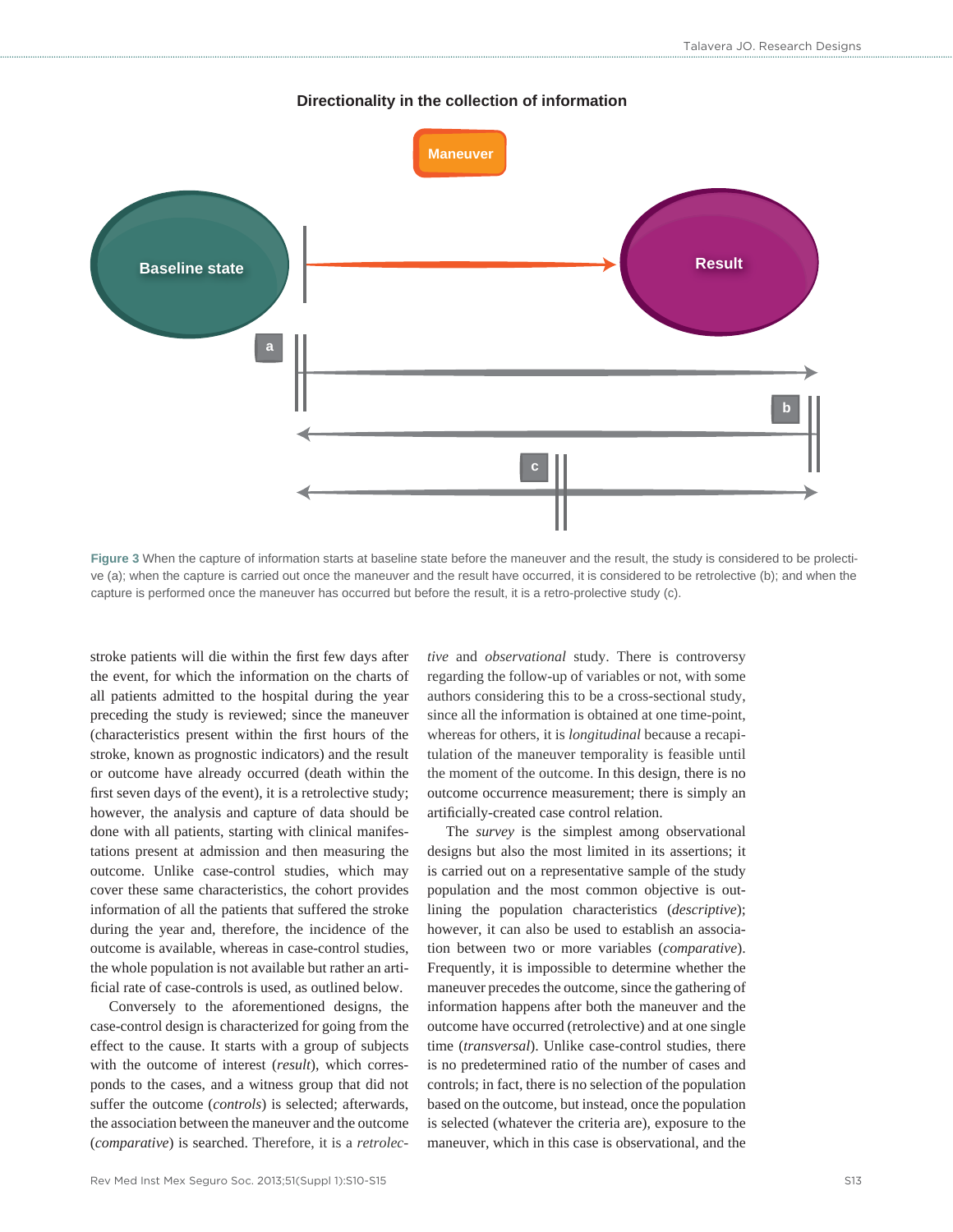|  | Table I Designs according to the methodological approach |  |
|--|----------------------------------------------------------|--|
|  |                                                          |  |

| Design                | EXP/OBS                  |                                         | LONG/TRANS PROL/RETROL COMP/DESC |                       | <b>MEASURE</b> |
|-----------------------|--------------------------|-----------------------------------------|----------------------------------|-----------------------|----------------|
| <b>Clinical trial</b> |                          | Experimental Observational Prolective   |                                  | Comparative           | Incidence      |
| Cohort                | Observational            | Longitudinal Prol/Retrol/RP Comparative |                                  |                       | Incidence      |
| Case-control          | Observational Long/Trans |                                         | Retrolective                     | Comparative Prop. C-C |                |
| Survey                |                          | Observational Transversal               | Retrolective                     |                       | Prevalence     |

The methodological approach considers four features: 1. Imposition or not of the maneuver for investigational purposes: experimental (EXP) or observational (OBS) study, respectively. 2. Patient follow-up (LONG) or not (TRANS) over time. 3. Directionality in the collection of information: prolective (PROL), retrolective (RETROL) and retro-prolective (RP). 4. Search or not of association between two or more variables: comparative (C) and descriptive (D), respectively. Measurement of outcome occurrence (MEASURE), either through incidence, prevalence, or simply the case-control ratio (C-C ratio)

outcome are measured. Therefore, the obtained result is the prevalence of the outcome.

Table I summarizes the distinctive characteristics of each design. It is worth mentioning that there are combinations of these designs and sometimes it is difficult defining them.

# **Approach by Objectives**

The approach based on clinical practice is the one that we are more used to; furthermore, in it, it is possible to distinguish the largest difference between clinical epidemiology and classical epidemiology. In clinical epidemiology, which studies groups of patients, the primary objective is to solve an already existing problem in a group of people for which a diagnosis must be established (diagnostic study), a prognosis has to be estimated (prognostic studies) and a therapeutic maneuver has to be initiated (experimental or quasi-experimental clinical trial). However, as we mentioned earlier, it is common for clinical epidemiology to overlap with classical epide-

#### **Bibliography**

- 1. Cañedo DL. Investigación clínica. México: Interamericana; 1987.
- 2. Feinstein AR. Clinical epidemiology. The architecture of clinical research. Philadelphia: WB Sanders; 1985.
- 3. Feinstein AR. Directionality and scientific inference. J Clin Epidemiol. 1989;42:829-33.

miology and to address risk factors problems, such as cardiovascular disease (risk factors or etiologic agent study, the latter when the agent is single).

#### **Complementary Studies**

So far, we have mentioned only studies that use primary information; however, there is a group known as "integration studies," characterized by the pooling of data obtained in primary studies. These comprise four designs: review studies (meta-analyses and systematic reviews), clinical practice guidelines, decision analyses and economic analyses.

#### **Acknowledgements**

We are grateful to Doctors Niels H. Wacher-Rodarte, Susana Castañon Robles, Rodolfo Rivas-Ruiz and Jorge Salmeron-Castro for their suggestions, which allowed for this manuscript to be substantially improved.

- 4. Feinstein AR. Scientific standards in epidemiologic studies of the menace of daily life. Science. 1988;242:1257-63.
- 5. Hernández-Ávila M, Garrido-Latorre F, López-Moreno S. Diseño de estudios epidemiológicos. Salud Publica Mex. 2000;42:144-54.
- 6. Hughes M, Williams P. Challenges in using observational studies to evaluate adverse effects of treatment. NEJM. 2007;356:1705-7.